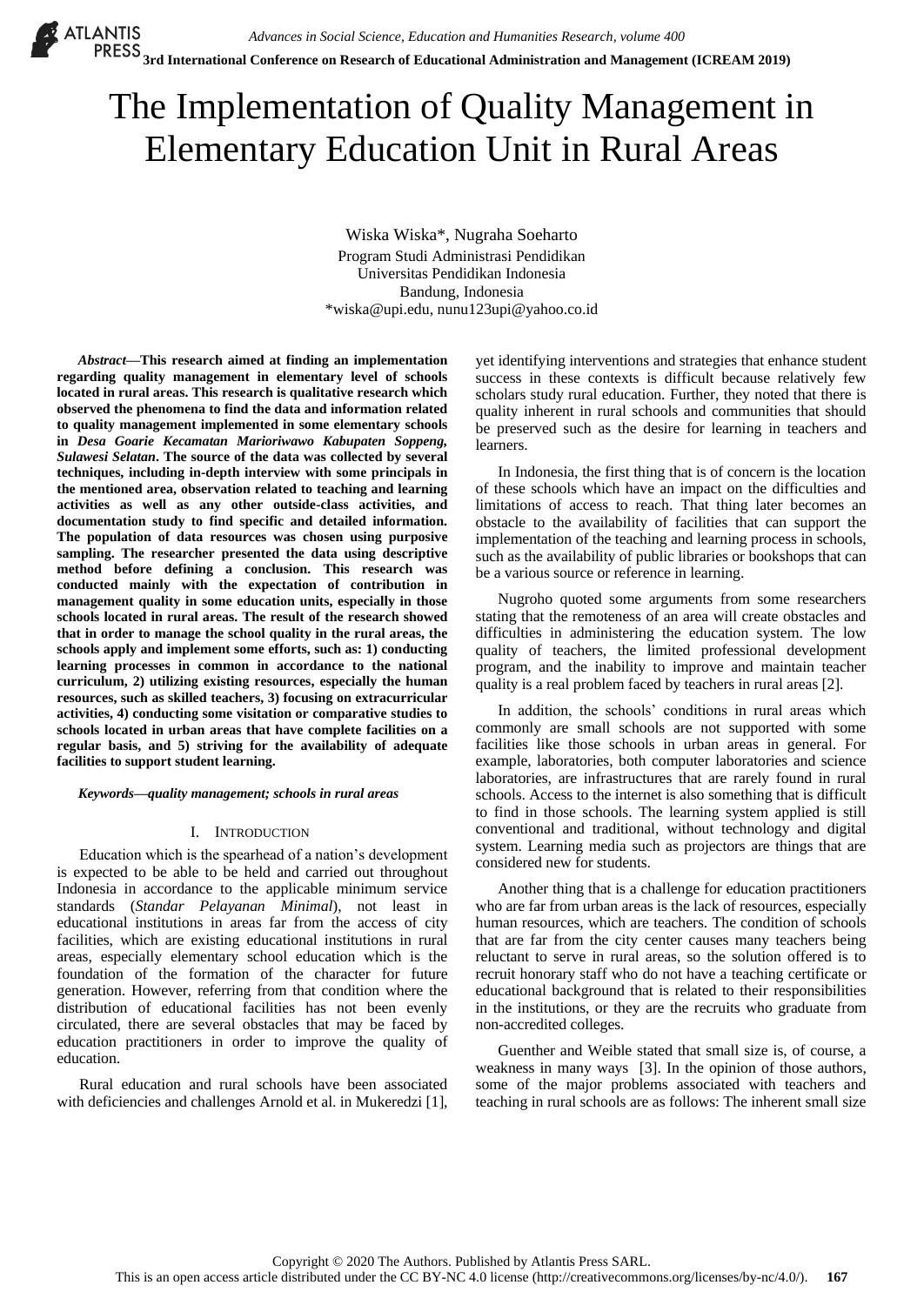

of rural schools restricts the scope of course offerings and related programs. Rural isolation limits or eliminates various kinds of educational experiences which might foster a more global, multicultural perspective. Most small rural schools are characterized by limited faculty and administration. Teachers in rural schools generally receive lower salaries, teach in areas of limited expertise, and are responsible for more class preparation than teachers in large communities. Teacher turnover and the problem of providing appropriate in-service instruction pose critical problems for developing effective ongoing school programs. The above list indicates that teachers who practice in rural schools, either by choice or accident, face challenges to their potential effectiveness not generalizable to all teaching situations, and that specific programs are needed to increase the competencies necessary for teaching in these schools. While a totally unique preparation program is not possible for most institutions, there is a growing concern for the need of a more adequate preparation for rural teachers.

Moulton in his research found that rural primary schools in low-income countries often suffer because they are remote from the central offices of the ministry of education, which distribute instructional resources, so their quality is poor. In addition, the national schooling model, developed in an urban context, is not so relevant to the rural setting, and rural families cannot afford the direct cost of schooling nor the opportunity cost of having their children away for many hours of the day in low quality schools [4]. This study showed that the main problem which hinders the educational process in rural areas is mostly related to the economic condition. In Indonesia, schools in rural areas, especially primary schools, are relatively affordable, even though the adequate facility for the learning process is not available.

Another research conducted by Shadreck in Zimbabwe showed that the challenges faced by rural schools are mainly in recruiting and retaining qualified teachers [5]. Similar condition happens in Indonesia as well, there are some obstacles faced to recruit and retain qualified and certified teachers. The responses to this condition, the regional government in Indonesia then offers a practical solution, recruiting some honorary teachers who only need some earnings without considering whether they are capable in teaching or not. In Zimbabwe, the government attracts teachers by offering some honorariums if they are willing to serve in rural areas.

Those constraints are feared to affect the quality of outcomes of rural schools, such as learning achievements that might be low, students' inability to compete with students from urban areas, and the inability to utilize digital technology which is inseparable from the current world of education.

The conditions mentioned above then require school authorities to carry out their roles to the possible maximum extent to implement school quality management in accordance to established standards so that rural schools are still able to produce qualified graduates or alumni who fit the needs of the community and who are able to take role in the nation's development.

The concept of quality management is understood as the part of the word meaning of management and quality.

'Management' means "how to organize, guide and lead all those who are subordinates so that the business being worked in can achieve the goals previously set" Mundir [6]. It is said further that the functions of management include planning, organizing, implementing, and monitoring. 'Management' also means science as well as the art of managing human resources and other resources to achieve the set goals. While 'quality' has several interpretations. Noronha says that 'quality' can be interpreted as continuous improvement, 'quality' also means special, and it also can be interpreted as fulfilling customer expectations [7]. Sallis stated, "the number two experts have come to the same conclusion when discussing what makes an excellent school, college or university" [8].

Barnawi & Arifin reveal that quality management is a way of managing the organization in a comprehensive and integrated manner [6]. Tenner and Toro suggest that quality management is directed at: 1) meeting consumer needs consistently, and 2) achieving continuous improvement in every aspect of organizational activities [6]. Quality management seeks to improve work quality, productivity, and efficiency through performance improvements.

Based on the identification of the problems and the explanation mentioned above, it can be said that the biggest problem faced by the Indonesian education system in the context of equitable distribution of education is the limited access to facilities in schools in non-urban areas so that it is feared that it will hamper the achievement of school quality targets. So, the role of each component of the school becomes very crucial to continue to manage the quality in the education unit. What and how the roles of each stakeholder are important things to know.

This research aims at answering the question, "How is the implementation of quality management in rural schools with minimal facilities and learning facilities in order to achieve school quality targets?"

#### II. THEORETICAL REVIEW

Quality management is a transformation from management to quality control that combines human factors with system factors as a technical and mechanical entity. Here are some explanations regarding integrated quality management according to experts.

- According to Feigenbaum in Noronha, integrated quality management is "an effective system integrating the quality development, quality maintenance, and quality improvement efforts of various groups in so as to enable marketing, engineering, production, and service at the most economical levels which allow for full customer satisfaction." Integrated quality management is an effective system to integrate the efforts of members of the organization in developing, maintaining, and improving quality in order to satisfy customers [7].
- Omachonu and Ross suggest that "Total Quality Management (TQM) is the integration of functions and processes within an organization in order to achieve continuous improvement of the quality of goods and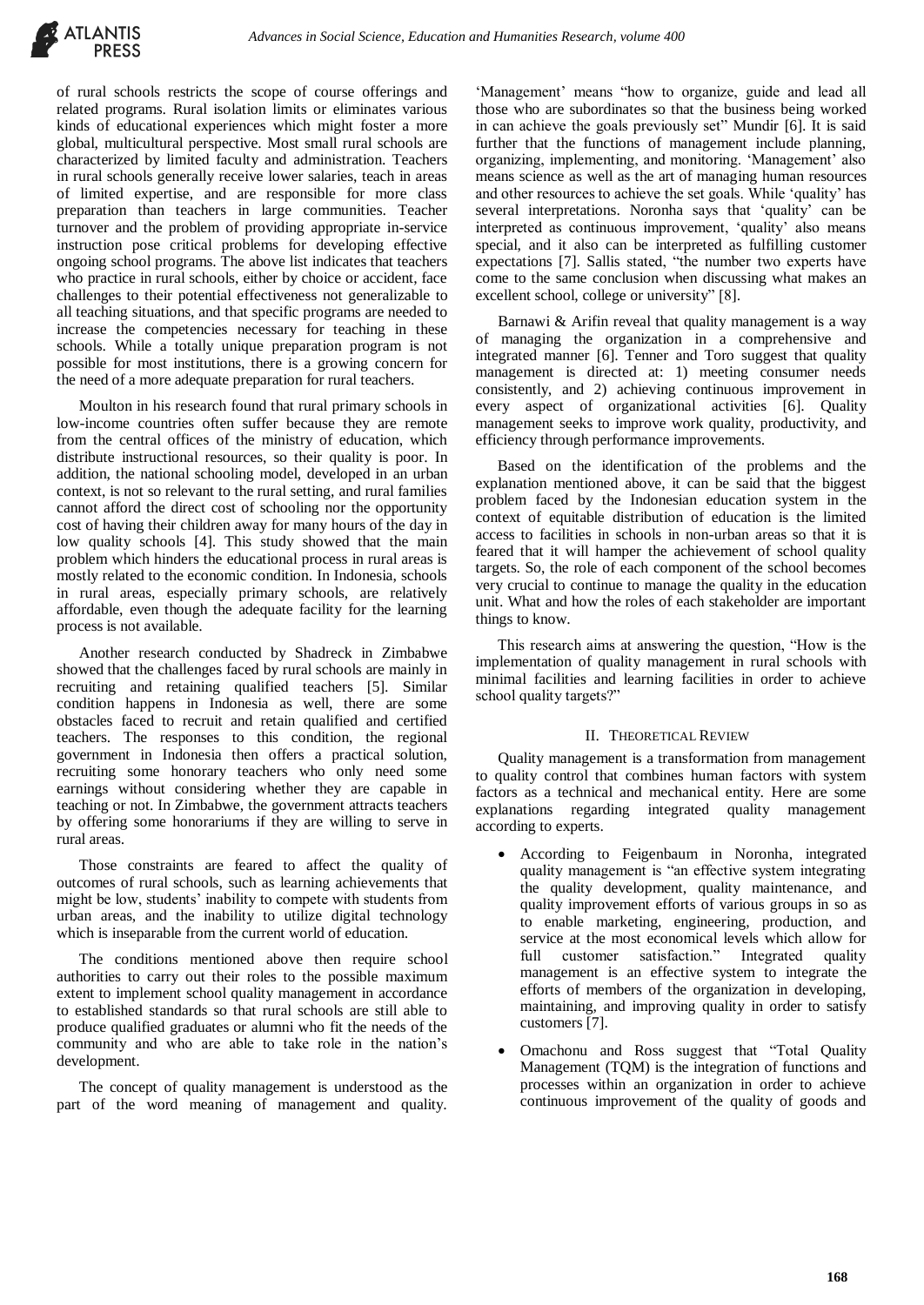

services." Integrated quality management is the integration of all functions and processes within the organization in an effort to achieve continuous quality improvement. The main objective of this management is customer satisfaction [9].

- Sallis argues that integrated quality management is not just a philosophy, but also a methodology. This management can help organizations to manage change and manage plans to deal with external challenges. Quality management is not just a procedure or stages in solving a problem, but a philosophy and methodology to help the institution to deal with changes to always be in accordance to the needs and expectations of external parties or stakeholders [8].
- Milakovich states that integrated quality management is about "a total organizational approach to meet customer needs and expectations that all managers and employees use in continuous methods to continuously improve the organization's processes, products, and services. "Integrated quality management is the approaches that are carried out by the organization to meet customer needs and expectations. The effort of the approach involves all people, both leaders and employees. The method used is quantitative methods. These efforts are carried out in the context of continuous improvement in terms of process, production, and service [10].
- Nawari in Mundir says that integrated quality management is functional management with an approach that is constantly focused on improving quality, so that its products are in accordance to the quality standards of the people served [6].

The writer then argues that the concept of quality management can be interpreted as a process and effort in regulating, controlling, maintaining, and even improving the quality that exists in an organization so that the objectives of the organization, which is customer satisfaction is achieved and appropriate with what is expected.

#### III. RESEARCH METHOD

This research is a descriptive design with a qualitative approach, so the data collected is obtained through the use of instruments in the form of guidelines for observation, interviews and documentation review. The researcher first conducts pre-research by collecting information about the condition and condition of the school under study. The researcher then compiled the research design and compiled the instrument so that the data obtained was more detailed, specific and in accordance with the research theme. Furthermore, the researchers conducted data collection through field visits.

The data needed from this study was in the form of data related to the implementation of quality management that is applied in schools located in rural areas, which are some elementary schools located in *Desa Goarie, Kec. Marioriwawo, Kab. Soppeng, South Sulawesi*. The data needed was obtained from relevant parties such as principals, educators, students and school committees, including students'

parents, by using data retrieval techniques through purposive sampling.

In this study, the author used interactive data analyst techniques, where researchers took three stages of activities; data presentation, data reduction and data conclusions.

After collecting data from the field, the writer then presented the data in detail and then reduced the data in order to obtain specific data related to the research theme which is the implementation of quality management. Then, the authors made the conclusions from the data that had been reduced.

#### IV. FINDINGS AND DISCUSSION

Tilaar argues that the main purpose of education in remote areas, in the short and medium term is to raise human dignity to a more decent life, so that they can actively participate in fiber in the development process. For this reason, Tilaar offers several approaches [11]:

#### *A. Procurement and Placement of Teachers*

Procurement and placement of teachers must be one use. This means that teachers for the area are prepared in a program carefully, both in terms of physical and psychological qualifications in a special program. In addition, several other fringe benefits need to be developed, for example:

- Rotation of duties within the district after serving for 3 years.
- Special promotion for each service for 5 years in the same place or in other remote areas.
- Obtaining a scholarship to continue studies for those who demonstrate innovative achievements and academic abilities.
- Providing work at home and abroad for those who excel.
- Providing adequate housing in the assignment.

#### *B. Management of Education Through Municipality*

Handling education in rural areas must be handled by the officials closest to the location. In this case the municipal/city is the administrative unit that is relatively the closest to the rural location. This means that municipal/cities become administrative units that plan and manage this program in collaboration with relevant institutions, from procurement plans and teacher placement to all intensive system administration.

## *C. The Curriculum Implementation is Loaded with Local Wisdom Content*

The curriculum for those schools must be specifically designed without leaving minimal demands from the national curriculum and fertilizing attitudes that are in line with the concept of *Wawasan Nusantara*.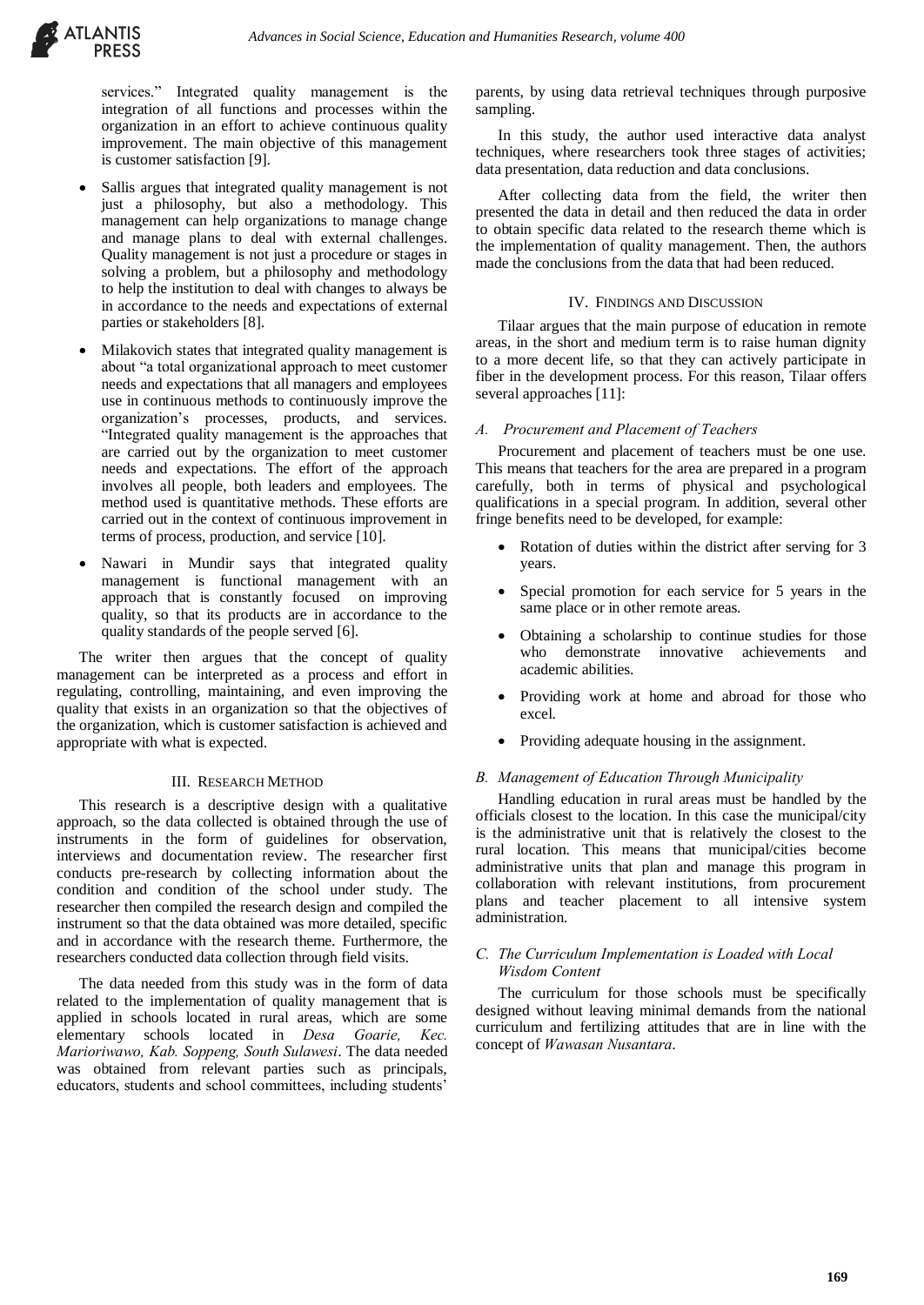

## *D. Linkages with Other Sectors in an Integrated Manner*

In the development process as an effort to develop human dignity, education does not stand alone. Education only has meaning if it becomes the part of an integrated effort to improve human dignity. In this connection the role of municipal/city with its tangible programs, including various activities for the development of rural area will be crucial.

The findings of this study indicate that the implementation of quality management in rural schools is still applied in the midst of various limitations in order to obtain the quality of graduates or alumni who have the competencies and skills needed by society in the era of globalization and industrial revolution today.

Researchers in this case find that there are at least five things that those schools apply to implement quality management in order to improve quality in schools in nonurban areas. Those five things are:

*1) Schools located in rural areas continue to carry out learning in general based on the national curriculum:* The applied curriculum is inseparable from the national curriculum which focuses on character education. Especially in term of strengthening the local wisdom that is expected not to erode the surrounding culture, which is prioritizing politeness and respect for others. But in its implementation there are several methods applied that are based on the capacity and ability of students and the availability of existing school facilities, as well as the need for adjustments to the industrial revolution.

*2) Schools located in rural areas utilize existing resources:* The condition of schools located far from urban areas requires schools to make the most of existing resources. The role of teachers is expected to be the main support in guiding students in learning and improving their abilities. In some schools that have school libraries, it is mandatory for class teachers to schedule students to visit the library at least once a week to preserve the reading culture, even though the availability of reading books is limited. The availability of empty yards will usually also be used to introduce and train students about plantations which are also then used as learning media in related subjects such as natural science.

*3) Schools located in the rural areas focus on extracurricular activities:* Despite the conditions, the limitations of school facilities resulted in not all types of extracurricular activities being implemented, but some activities such as the sports sector can still be concerned by utilizing available field facilities. In addition, additional English classes are also held by assigning teachers who have knowledge in English or by bringing in volunteers such as students who temporarily carry out community service activities in the area around the school. However, extracurricular activities in the field of computer introduction have not been able to be carried out due to the unavailability of units that can be used.

*4) Schools located in rural areas make visits or comparative studies to schools located in urban areas that have complete facilities on a regular basis:* This effort is

meant for students, so that, even though they study in schools that do not have complete facilities, they still understand and have a glimpse about the developments in the world of education at this time. Students are also expected to be able to understand and recognize things related to the implementation of learning, such as the use of projectors, how to access and use information services such as the internet, how to obtain information and sources of learning through the internet, and other things that are not found in rural schools.

*5) Stakeholders in schools located in rural areas seek the availability of adequate facilities to support student learning:*  The school realizes that in the era of industrial revolution nowadays, the introduction of students to technology and digital is mandatory in order to avoid blindness to developments that exist globally. Therefore, the responsible person still strives to procure the facilities needed to encourage students' motivation in increasing learning achievement. In this case, procuring a computer unit or computer laboratory for easier internet access in order to obtain information that might not be obtained in the classroom has become the priority of education practitioners in rural areas.

### V. CONCLUSIONS

Based on the explanation and description of the research findings and discussion above, the researcher concludes that the implementation of quality management in order to achieve the quality targets that have been determined nationally, schools in rural areas make efforts to improve as appropriate, namely: 1) implementing learning in general in accordance with the national curriculum, 2) utilizing existing resources, 3) focusing on extracurricular activities, 4) conducting visitation or comparative studies to schools located in urban areas that have complete facilities on a regular basis, 5) striving for the availability of adequate facilities to support student learning. These five steps are the first step or the basis for maintaining quality assurance in efforts to equalize education throughout Indonesia.

#### **REFERENCES**

- [1] T. G. Mukeredzi, "Professional Development Through Teacher Roles: Conceptions of Professionally Unqualified Teachers in Rural South Africa and Zimbabwe," Journal of Research in Rural Education, vol. 28 no. 11, pp. 1-16, 2013.
- [2] P. J. Nugroho, "Analisis Kebutuhan Model Pelatihan untuk Meningkatkan Kompetensi Guru Sekolah Dasar Daerah Terpencil," Jurnal Ilmu Pendidikan, vol. 23 no. 2, pp. 152- 163, 2017.
- J. Guenther and T. Weible, "Preparing Teachers for Rural Schools," Rural Education, vol. 1, no. 2, pp. 59-61, 1983.
- [4] J. Moulton, "Improving Education in Rural Areas: Guidance for Rural Development Specialists," A Paper for The World Bank, 2001.
- [5] M. Shadreck, "Quality Rural Secondary School Education in Zimbabwe: Challenges and Remedies," Journal of Emerging Trends in Educational Research and Policy Studies, vol. 3, no. 5, pp. 768-774, 2012.
- Barnawi and M. Arifin, Sistem Penjaminan Mutu Pendidikan: Teori & Praktik, Yogyakarta: Ar-Ruzz Media, 2017.
- [7] C. Noronha, The Theory of Culture-Specific Total Quality Management, New York: Palgrave, 2011.